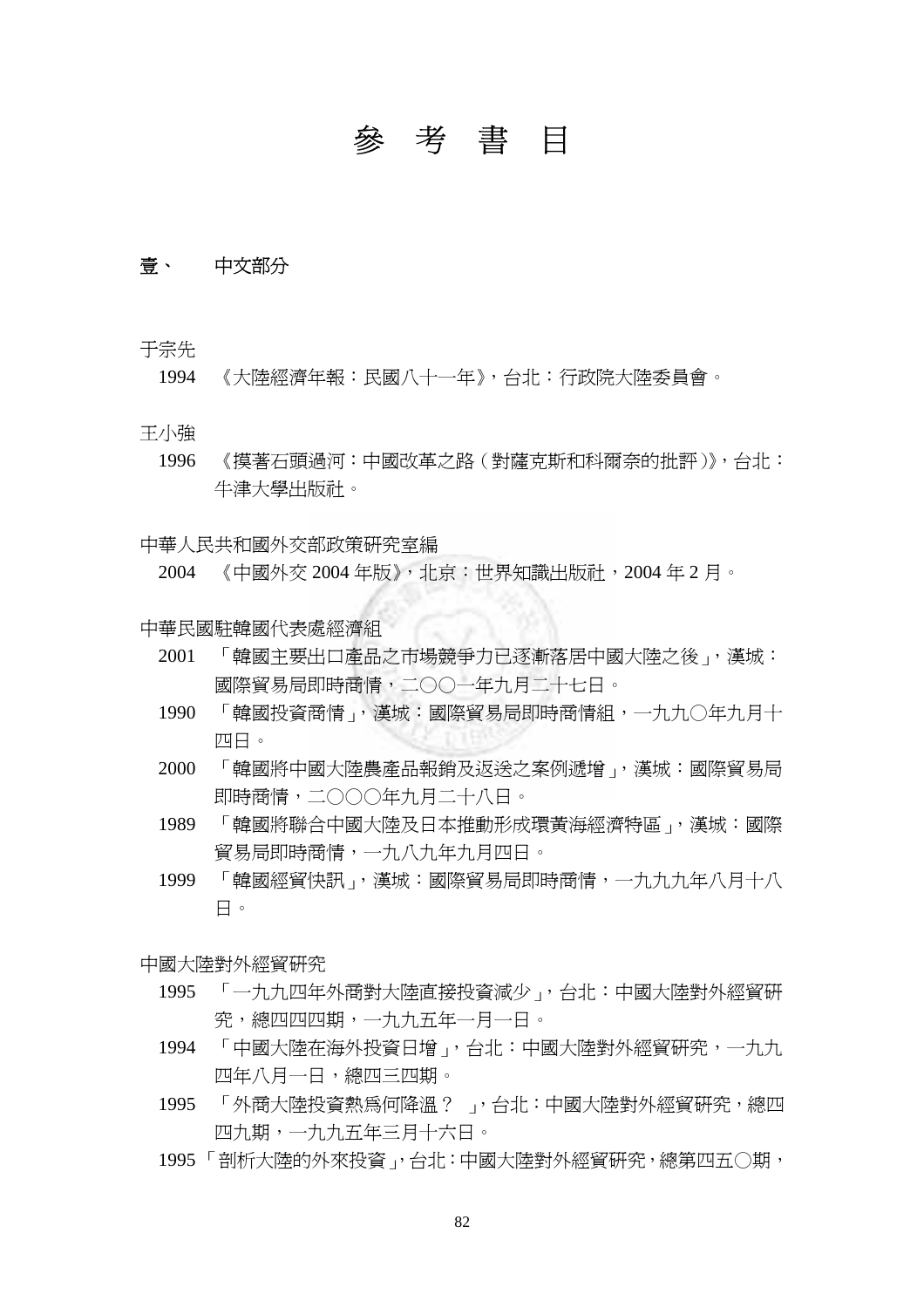一九九五年四月一日。

1996 「歐美、華人、日商對大陸投資的比較」,台北:中國大陸對外經貿研 究,總第四七○期,一九九六年二月一日。

白萬祥

1986 「論中國大陸的『經濟改革』(中國大陸黨前面臨的問題及其動向)」, 台北:中國大陸問題研究所,一九八六年三月。

朱松柏

1984 「韓國與中國大陸關係的檢討與展望」,問題與研究,第二十三卷,第 十一期,台北:國際關係研究中心,一九八四年八月。

## 米榮順

1990 《中國大陸對韓政策及其對中韓關係之影響(1980-1987)》,台北:文 化大學三民主義研究所博士論文,一九九○年六月。

# 李圭泰

1992 《中共對韓政策之研究(從中國和韓國關係的演變論中共對韓政策)》, 台北:國立政治大學東亞研究所博士論文,一九九二年五月。

#### 余承相

1996 「一九九五年的中國大陸對外經貿活動」,台北:中國大陸研究,第三 十卷一期,一九九六年一月。

## 李志強

1994 「美國與中國大陸的經貿關係」,台北:美歐月刊,第九卷第十期,一 九九四年十月。

李國雄、吳釗燮

2000 《國際及中國大陸情勢發展與評估》,台北:國立政治大學國際關係中 心。

#### 汪熙、張耀輝

1996 「析美國對華直接投資(1980-1994)」,上海:復旦學報(社會科學版), 一九九六年三月十五日。

金祐亨

1991 《中共對韓半島政策之研究(一九八○~一九九○)》,台北:國立政治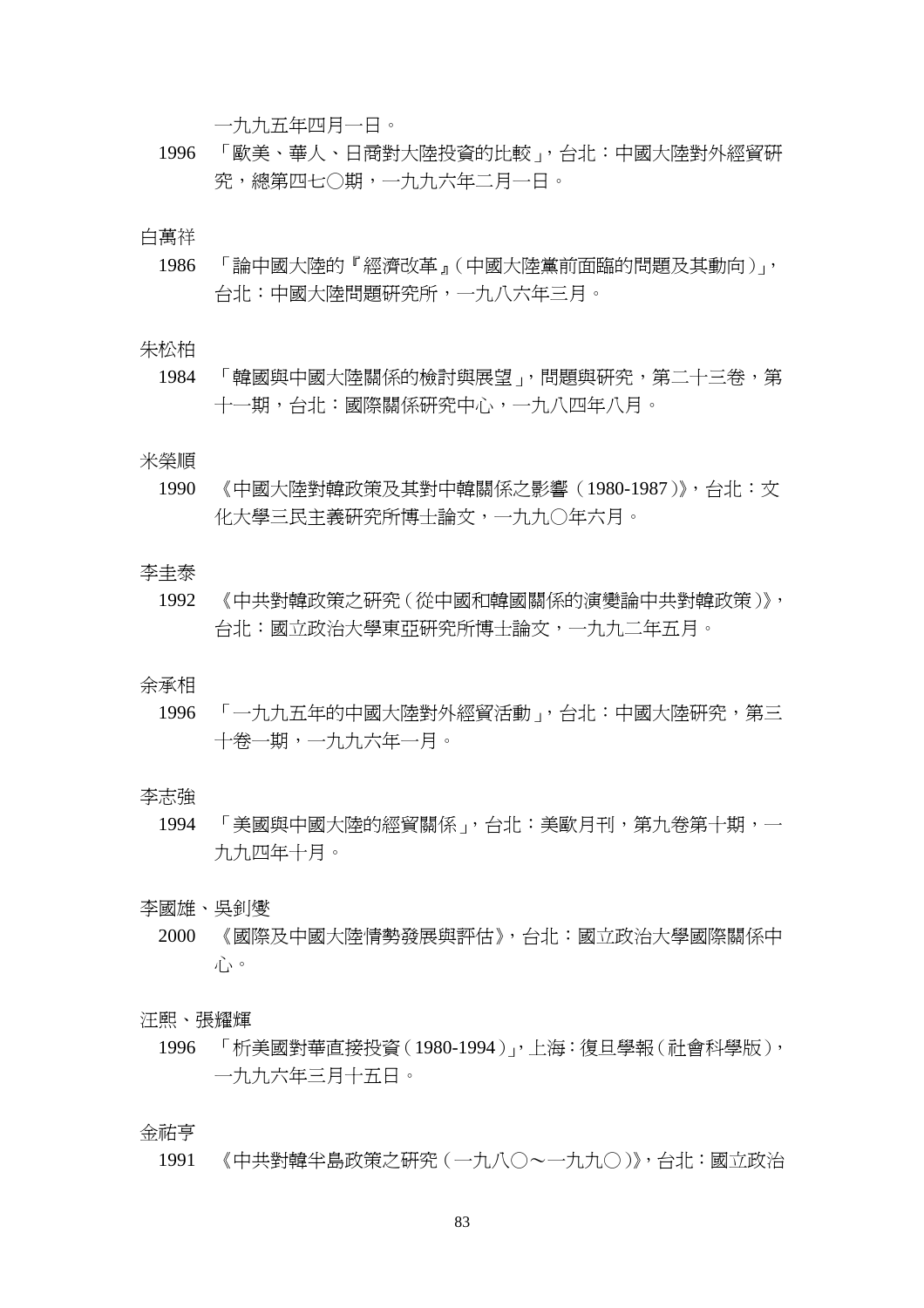大學東亞研究所碩士論文。

香港貿易發展局

- 2001 「中國入世:緊握機遇 迎接挑戰」,香港:香港貿易發展局,二○○一 年十一月。
- 2000 「中國與歐盟達成加入世貿的雙邊協議」,香港:香港貿易發展局,二 ○○○年五月二十二日。

禹鍾淏

1993 《韓國北方政策之研究》,台北:國立政治大學東亞研究所博士論文, 一九九三年七月。

唐彥博

1996 「中國大陸對外開放政策的回顧與展望」,中國大陸研究學會編,江澤 民政權與兩岸關係論文集,台北:中國大陸研究學會。

國際現勢週刊

- 1985 「中國大陸快艇血奔自由南韓偽稱無政治性」,台北:國際現勢週刊, 第 1517 期,一九八五年四月一日。
- 1983 「六義士奪機投奔自由:海牙公約之主要內容」,國際現勢週刊,第 1419 期,台北:國際現勢週刊社,一九八三年五月十六日。

張幼文、黃仁偉等著

2003 《2003 中國國際地位報告》,北京:上海遠東出版社。

陳忠正

1990 《太平洋經濟共同體之歷史淵源與理論基礎》,台北:國立政治大學東 亞研究所碩士論文,一九九○年六月。

畢英賢

1989 《蘇聯》,台北:國立政治大學國際關係研究中心。

國家統計局國際統計信息中心編著

2004 《2003-2004 中國與世界》,北京:中國統計出版社。

章家敦著、侯思嘉、閻紀宇譯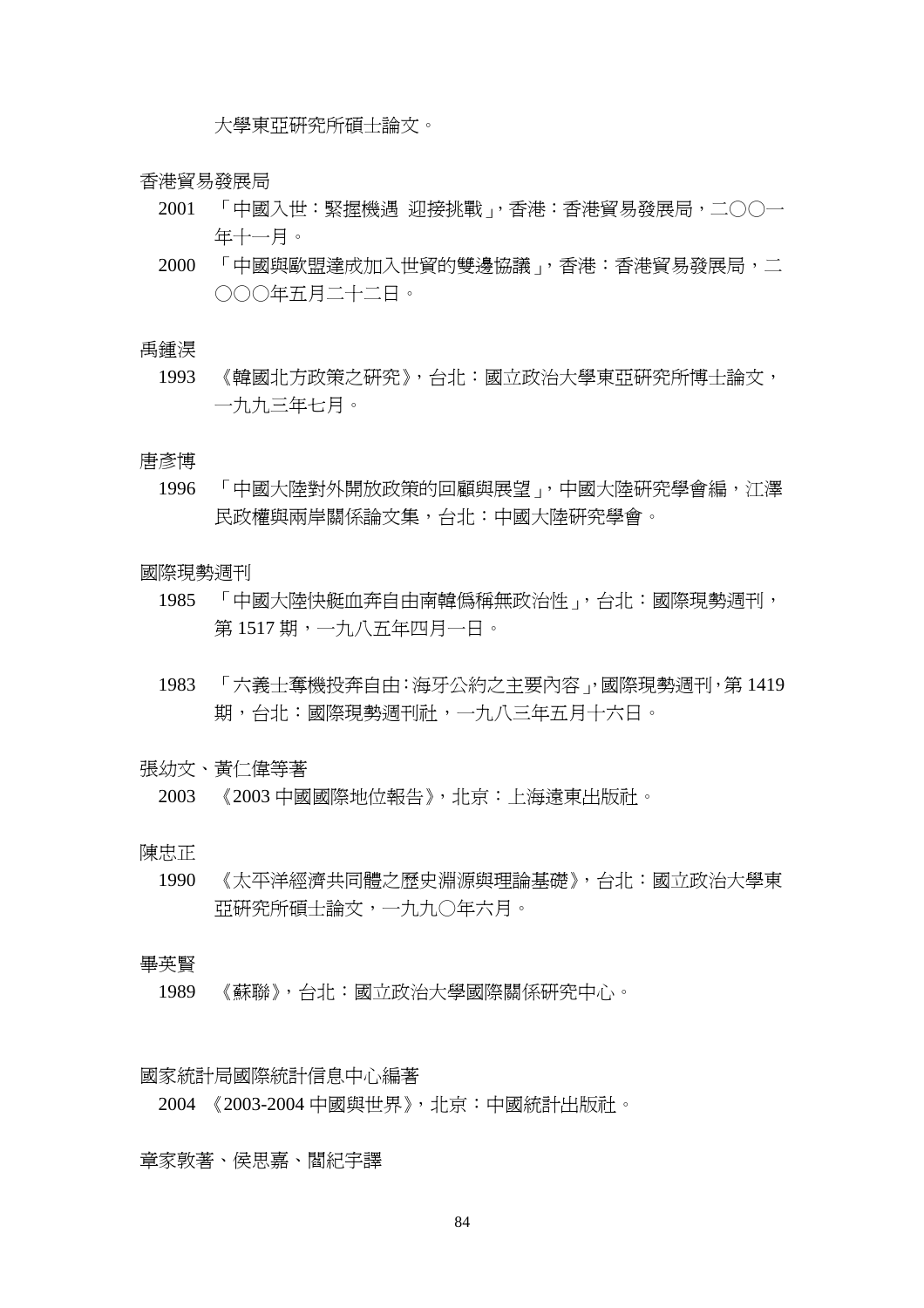2002 《中國即將崩潰》,台北:雅言文化。

# 陳淑珠

1992 《韓國北方政策與中韓關係》,台北:淡江大學國際事務與戰略研究所, 一九九二年十一月。

#### 張敬文

1981 「匪黨十一屆三中全會分析 - 一場鬥爭的結果」,共黨問題研究,第 五卷,第八期,台北:共黨問題研究中心,一九八一年八月。

#### 張智惠

1996 《韓國與中國大陸建交過程之分析:一九八三年至一九九二年》,台北: 國立台灣大學政治學研究所碩士論文,一九九六年元月。

## 張蘊岭主編

2004 《未來 10-15 年中國在亞太地區面臨的國際環境》,北京:中國社會科 學出版社。

#### 黃忠榮

1992 《從國際因素看中共八○年代外交政策》,台北:國立政治大學東亞研 究所碩士論文,一九九二年六月。

# 曾培炎主編

2003 《2003 年中國國民經濟和社會發展報告》,北京:中國計畫出版社。

劉青雷

1990 「韓國的北進外交政策」,問題與研究,第 29 卷,第 8 期,台北:國際 關係研究中心。

#### 趙國才

1990 「從卓長仁等投誠案例論國際法上隻奪雞逃亡」,台北:問題與研究, 第二十九卷第七期,一九九○年四月。

#### 裴瑞蓮

1985 「 從軍事觀點看中國大陸魚雷快艇的悲劇事件」,中國大陸,第18卷, 第 212 期,台北:中國大陸研究所,一九八五年四月。

#### 薛榮久著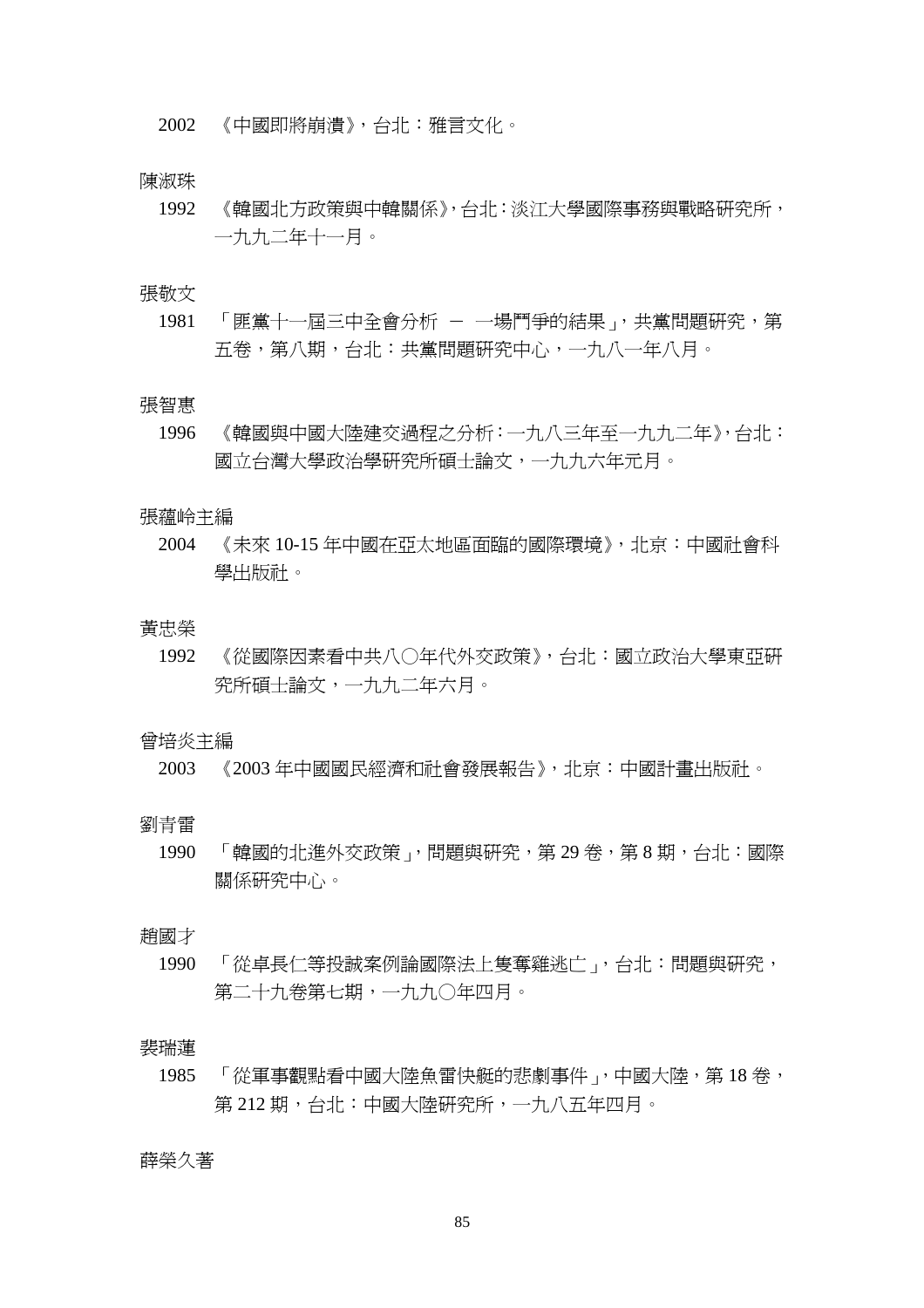2001 《中國加入 WTO 縱論》,北京:對外經濟貿易大學出版社。

魏艾

1989 「第三章:美國與中國大陸間經貿關係」,見於裘兆琳主編,中美關係 報告書 1985-1987,台北:中央研究院美國文化研究所。

## 儲祥銀

1995 「中國對外直接投資現狀及管理探討」,台北:國際貿易問題,一九九 五年第二期,一九九五年二月一日。

人民日報(北京)。 新華社(北京)。 中華工商時報(台北)。 經濟日報(台北)。 中央日報(台北)。 中國時報(台北)。 自由時報(台北)。 聯合報(台北)。 文匯報(香港)。 明報(香港)。 國家統計聽,《中國統計年鑑》;《中國統計摘要》,中國統計出版社,各年度。

# 貳、 韓文部分

大韓民國貿易振興公社貿易研究所

1990 「海外市場國別 SERIES(94)中國(CHINA)」,漢城: KOTRA, 一 九九○年六月。

外交部資訊統計組

1990 「韓國外交 40 年:1948~1988」,漢城:外交部,一九九○年六月。

朴斗福

- 2002 《韓中建交 10 年》,漢城:韓國外交安保研究院,二○○二年一月。
- 2000 《中國對韓半島政策之新趨勢與韓中關係之發展方向》,漢城:韓國外 交安保研究院,二○○一年三月。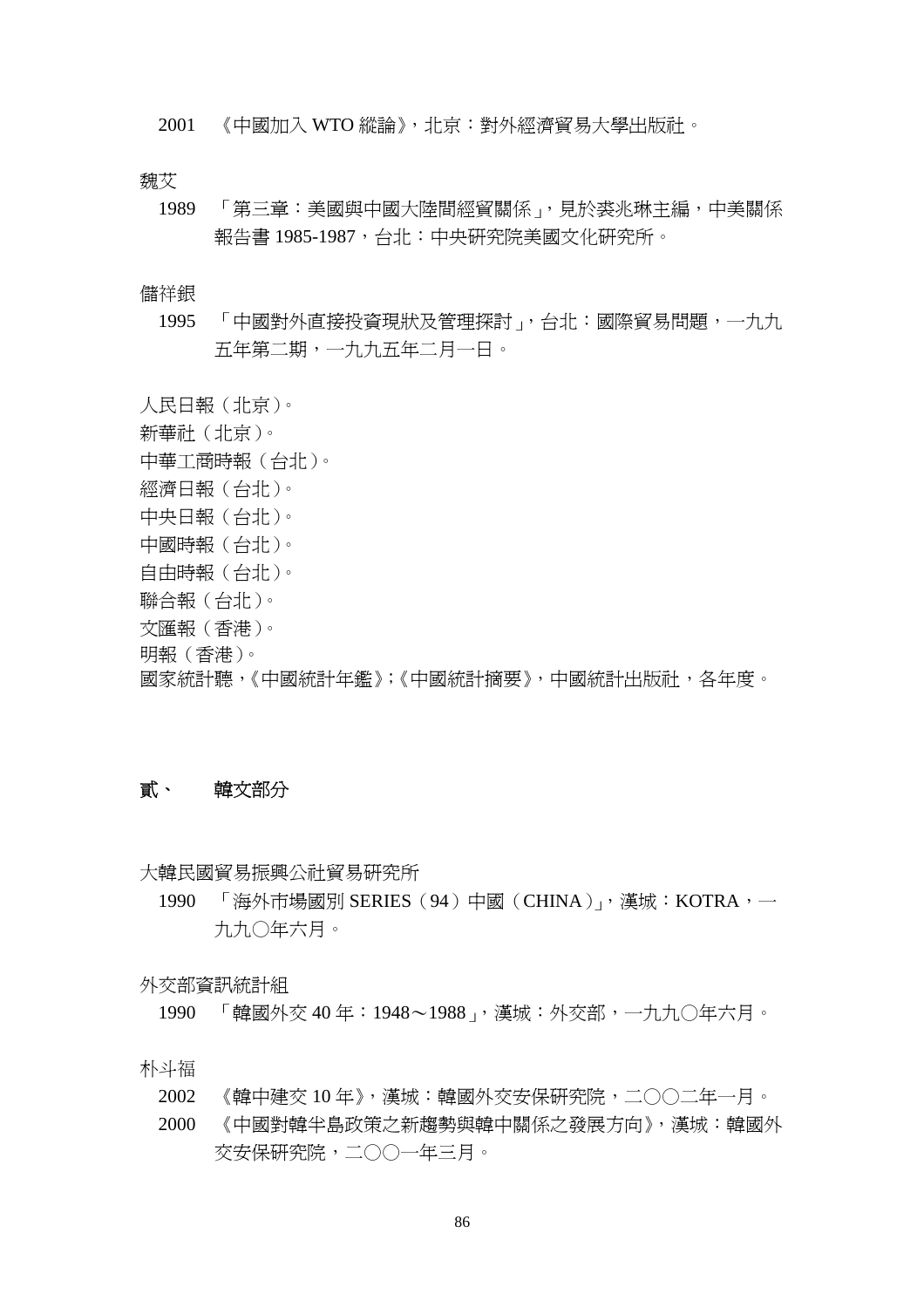安孝昇

- 2001 《韓國企業對中國投資現況與展望》,漢城:韓國外交安保研究院,二 ○○二年四月。
- 2002 《韓國對中國貿易現況與展望》,漢城:韓國外交安保研究院,二○○ 二年八月。

#### 李英珠

1998 《中國的新外交戰略與韓中關係:登小平的和平與發展論》,漢城:羅 南出版社。

#### 李東輝

- 1998 《21 世紀國際秩序與韓國外交的對應》,漢城:韓國外交安保研究院, 一九九八年二月。
- 宋宥哲、鄭仁釗
	- 2001 《中國大陸加入世界貿易組織向韓國經濟的影響及對應方案》,漢城: 韓國對外經濟政策研究院,二○○一年十月。

#### 宋敏鎬

1993 《韓中建交與東北亞秩序》,漢城:大田大學人文科學研究所。

## 呂澤東、蔣東植

2001 《中國加入 WTO 以後韓中經濟關係》,漢城:韓國對外經濟政策研究 院。

## 李相俊

1988 「共產圈交易 - 其本質與展望」,漢城:每日經濟新聞社。

# 李相禹

1985 「 韓國在中國大陸快艇事件中的得失 ,, 星期論壇, 漢城: 星期論壇社, 1985 年 4 月。

# 李鍾植

2000 《北韓 - 中國關係:1945-2000》,漢城:中心社。

#### 金永文

1993 「鄧小平時代的外交政策與實事求是的角色」,中蘇研究,第17卷,第 2 號,漢城:漢陽大學中蘇研究所,一九九三年「夏天」。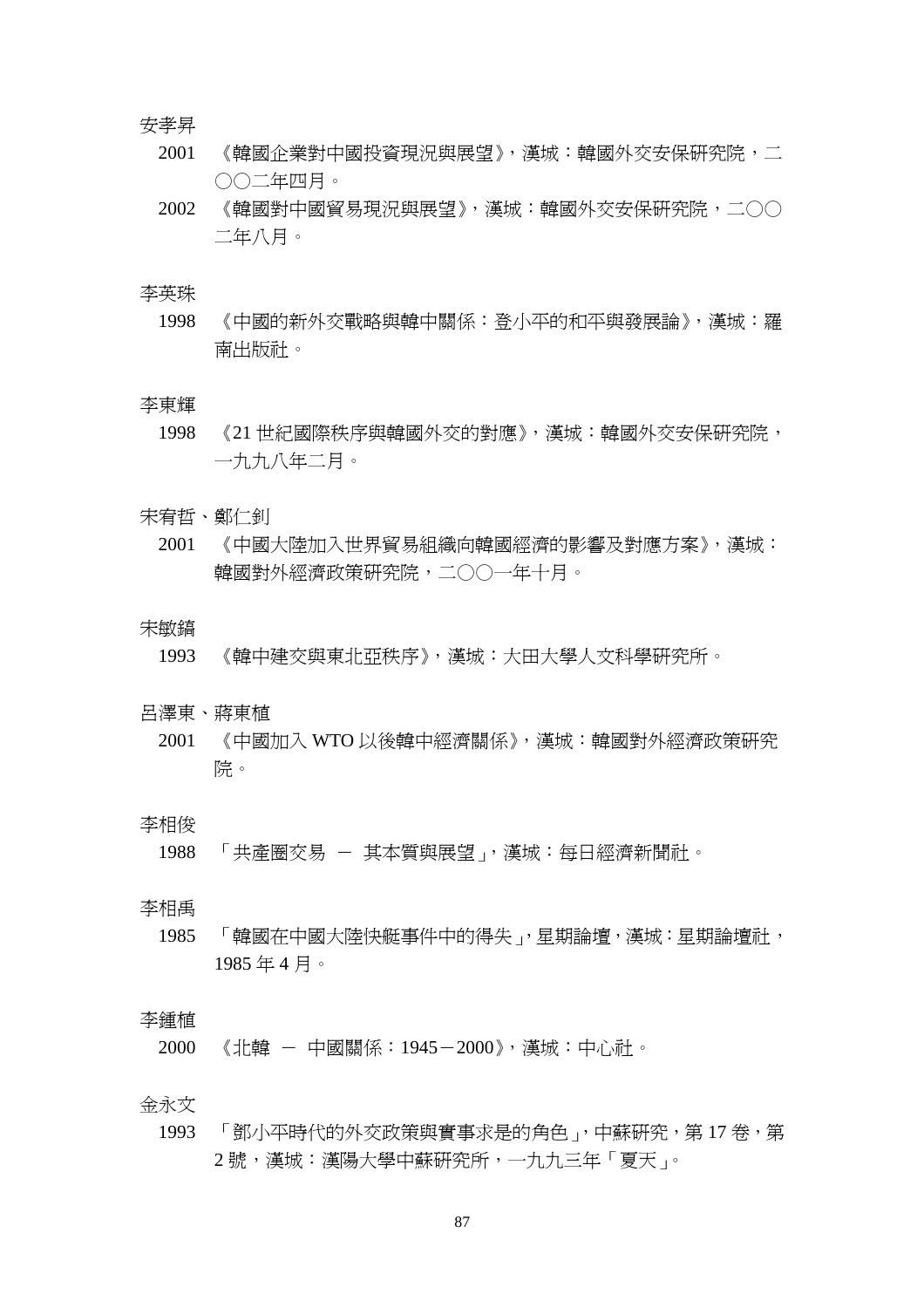## 金東成

1993 《新東北亞秩序與韓中政治協力》,漢城:中國大陸研究所。

## 吳勇石

1998 《中國加入 WTO 對東北亞的影響及韓國的對應方案》,漢城:韓國東 北亞經濟學會政策會議,一九九八年六月十二日。

## 金泰佑

2002 《提出未來韓中共存發展之建議》,漢城:韓國國防部研究院,二○○ 二年七月。

# 金國振

1989 「北方政策的現況與展望」,外交,漢城:韓國外交政協會。

## 亞太和平財團

1996 《韓中關係之新指南:金大中大統領訪問中國:1995.10.24-29》,漢城: 亞太和平出版社。

## 徐鎮英

- 2000 《中國的對外關係:東北亞新秩序與中國》,漢城:高麗大學亞細亞研 究所。
- 2002 「登場富裕的中國與中國威脅論、及韓半島」,漢城:韓國與國際政治, 第18卷,第 2號(通卷第 27號),二〇〇二年「夏天」。

## 產業資源部資訊組

2000 「21 世紀浮上的中國市場:對應方案」,漢城:產業資源部。

# 黃炳茂

- 2000 《中國安保論:分析人民解放軍之角色》,漢城:國際問題研究所。
- 崔春鑫
	- 1998 《研究兩岸在非政治方面的交流狀況》,漢城:民族統一研究所。

#### 趙永均

2001 《中國加入 WTO 之政治經濟的影響》,漢城:韓國外交安保研究院, 二○○一年十月。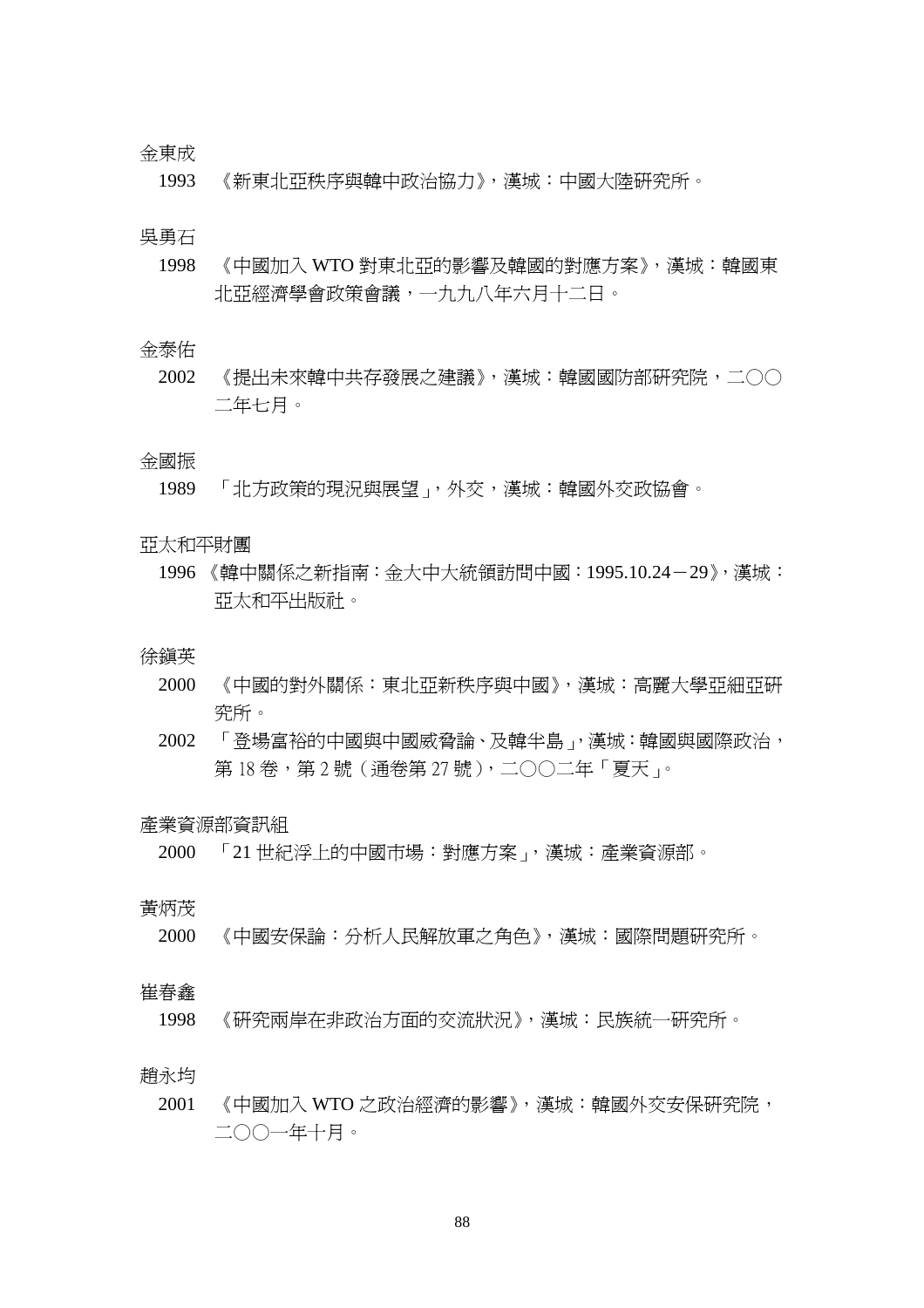# 鄭中旭

1999 《21 世紀中國的國際地位與東北亞國際秩序》,漢城:亞洲大學。

## An Hyo-seung

2002 「韓國對中國的貿易現況和展望」,漢城:主要國際問題分析,二○○ 二年八月。

# Kim Yu-shang

2002 「真正地了解中共」,漢城:釜山日報,二○○二年六月二十七日。

# Lee Jong Uk, Oh Jw Ryoung

- 1988 「從韓國立場看韓國、中國大陸經濟協力」,漢城:第十六次韓國國際 關係研究所會議,一九八八年五月十九日。
- 朝鮮日報(漢城)。
- 中央日報(漢城)。
- 東亞日報(漢城)。
- 韓國日報(漢城)。
- 漢城日報(漢城)。
- 韓民族新聞(漢城)。
- 《中國的主要經濟社會指標》,統計聽,漢城。
- 《中國便覽,對外經濟政策研究院》,漢城:地區資訊中心。
- 《中國 VIP 人名錄:國家機構與主要人士》,KOTRA,漢城:Korea KOTRA。

# 參、 英文部分

Banning Garrett and Bonnie Glaser, "China's Pragmatic Posture toward the Korean peninsular", *The Korean Journal of Defence Analysis*, vol.Ⅸ, no.2 (Winter 1997)

Banning Garret and Bonnie Glaser, "Multilateral Security in the Asian Pacific Region and Its Impact on Chinese Interest's View from Beijing", *Contemporary Southeast Asia*, vol. 16, no.1 (1994, 6)

Brown, Michael E. Brown, et. al., *The Rise of China*, The MIT Press, Cambridge,, Mass. (2000)

Burles, Mark Burles, *Chinese Policy Toward Russia and the Central Asian Republics*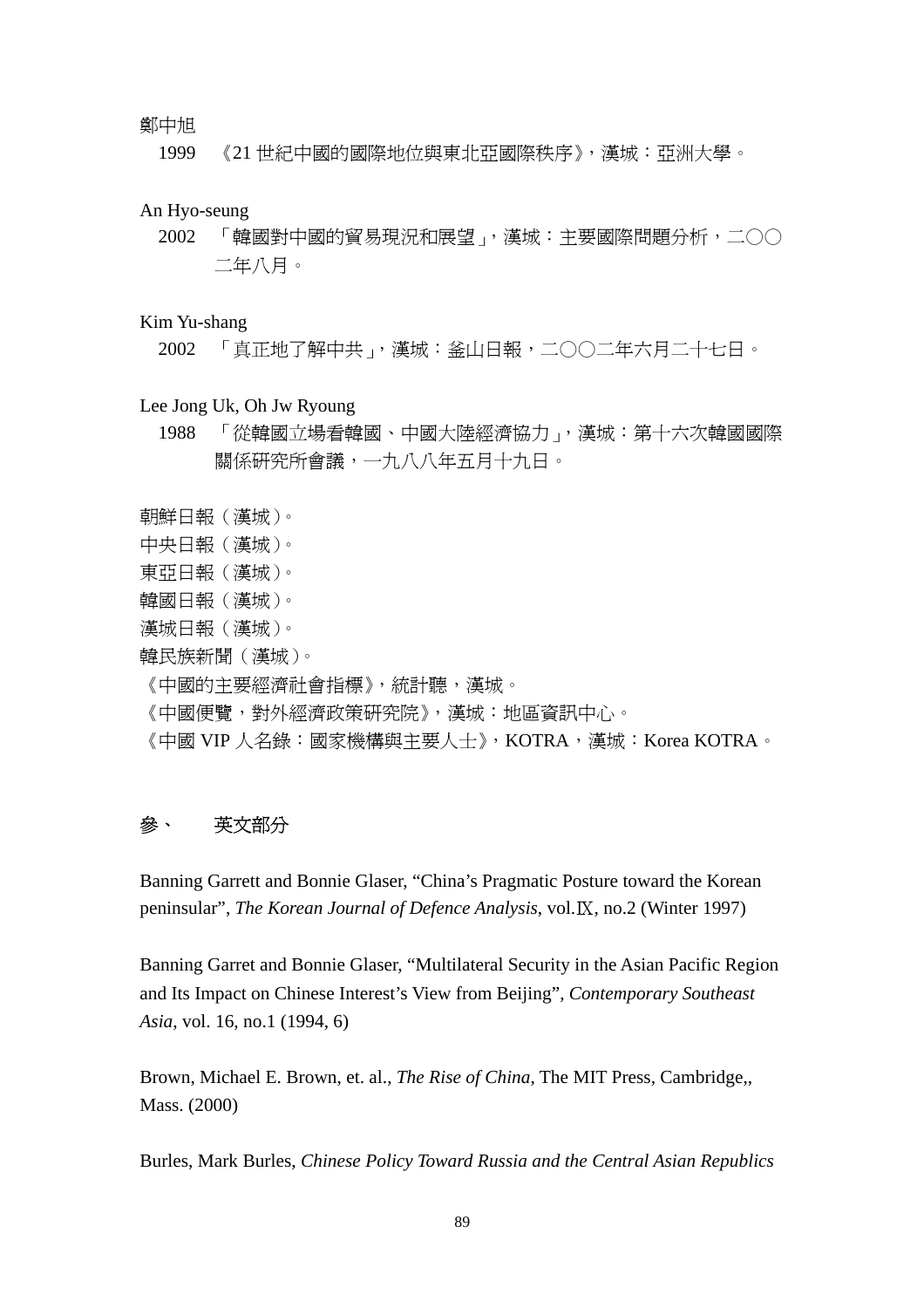(Rand: 1999)

Burles, Mark Burles & Abram N. Shulsky, *Patterns in China's Use of Force: Evidence from History and Doctrinal Writings* (Rand: 2000)

Chang, Gordon G. Chang, *The Coming Collapse of China* (New York: Random House, 2001)

Chen Jian, *China's Road to the Korean War: The Making of the Sino-American Confrontation* (Columbia University Press, 1994)

David M. Lampton, ed., *The Making of Chinese Foreign and Security Policy in the Era of Reform* (Stanford University Press, 2001)

Deng, Yong and Fei-Ling Wang eds. *In the Eyes of the Dragon: China Views the World* (Rowman & Littlefield Publishers. Inc, 1999)

Economy, Elizabeth Economy and Michel Oksenberg, eds., *China Joins the World : Progress and Prospects* (A Council on Foreign Relations Book: 1999)

Frankel, Jeffrey A. and Wei, Shan-Jin, "Yen Bloc or Dollar Bloc : Exchange Rate Policies of the East Asian Economies", Takatoshi, Ito and Anne Krueger(eds.), *Macroeconomic Linkages*, University of Chicago Press (1993)

Garnett, Sherman W. Garnett, *Rapprochment or Rivalry: Russia-Chinese Relations in a Changing Asia* (Carneige Endowment, 2000)

Gong, Gerit W., *Taiwan Strait Dilemmas: China-Taiwan-U.S. Policies in the New Century* (Center for Strategic and International Studies, Washington, D.C.; 2000)

Harry Harding, "China's Changing Roles in the Contemporary World", in *China's Foreign Relations* in the 1980s, ed. By Harry Harding, New Haven: Yale University Press (1984)

Hee Mock Noh, The Development of Korean Trade and Investment in the P.R.C. *Korea and World Affairs*, Vol. ⅩⅢ, No. 3 (Fall 1989)

Henry A. Kissinger, *American Foreign Policy*,  $3^{rd}$  ed, N. Y. : W. W. Norton &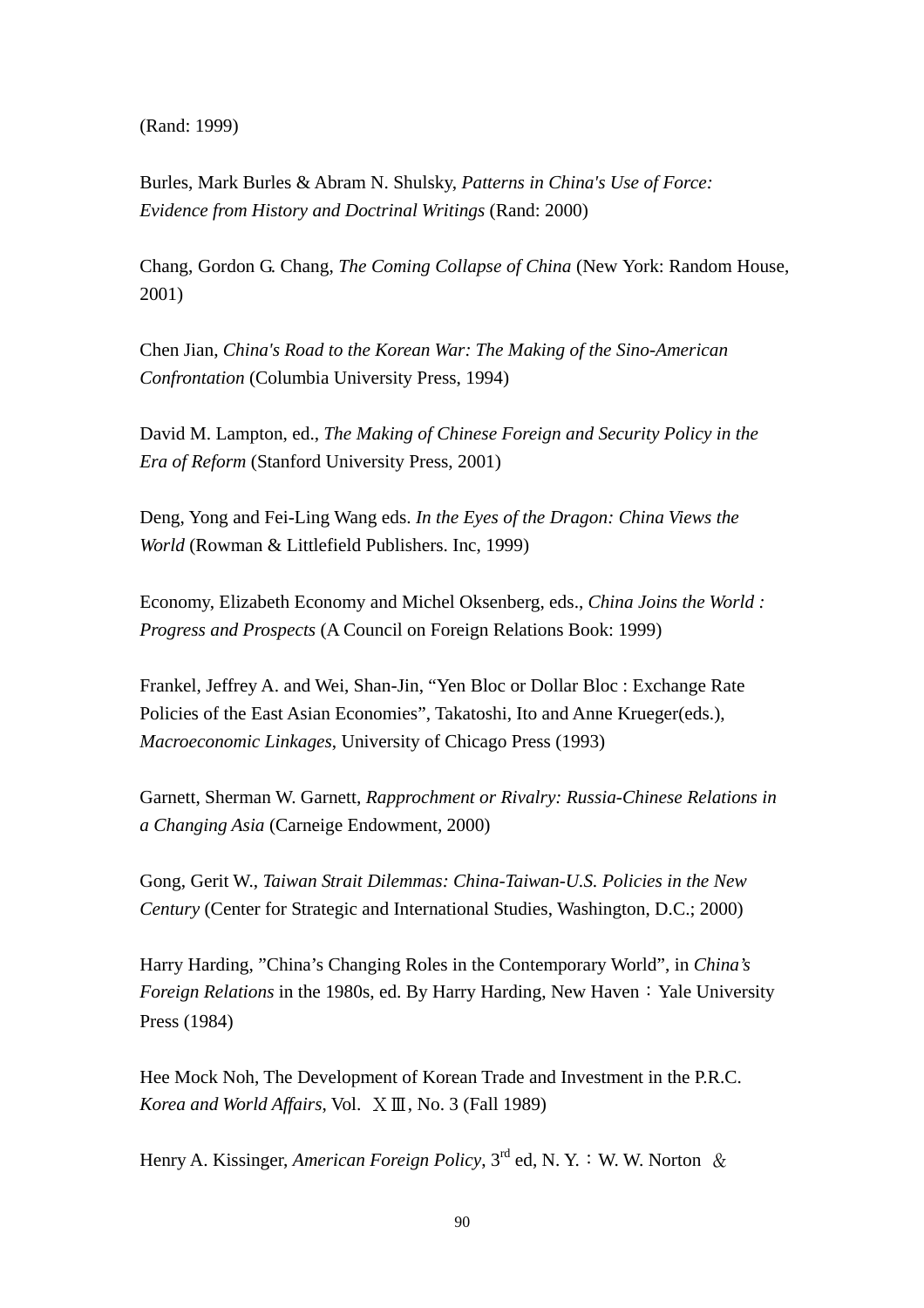Company, Inc. (1977)

Huang, D. and Tu, J., "On the Feasibility of Economic Cooperation in East Asia : Perspectives form Trade Creation and Trade Diversion", *Journal of Economic Integration 9* (1994)

Khalilzad, Zalmay M. Khalilzad, et. al, *The United States and a Rising China: Strategic and Military Implications* (Rand, 1999)

Lampton, David M. Lampton, *Same Bed Different Dreams: Managing US-China Relations, 1989-2000* (University of California Press, 2001)

Lampton, David M. Lampton and Richard D. Ewing, *U.S.-China Relations in a Post-September 11th World* (The Nixon Center: 2002)

Lampton, David M. ed., *Major Power Relations in Northeast Asia* (Japan Center for International Exchange, 2001)

Lardy, Nicholas R. Lardy, *Integrating China into the Global Economy* (Washington D.C.: Brookings, 2002)

Lilley, James R. Lilley and David Shambaugh, eds., *China's Military Faces the Future* (American Enterprise Institute, 1999)

Mann, James Mann, *About Face: A History of America's Curious Relationship with China, From Nixon to Clinton* (Vintage Books, 1998)

Martin, W., Petri, P.A. and Yangishima, K., "Charting the Pacific : An Empirical Assessment of Integration Initiatives", *The International Trade Journal 4* (1994)

Myers, Ramon H. Myers, Michel C. Oksenberg, and David Shambaugh, eds., *Making China Policy : Lessons from the Bush and Clinton Administrations* (New York: Rowman & Littlefield, 2001)

New York Times.

Pillsbury, Michael Pillsbury, *China Debates the Future Security Environment* (National Defense University Press, Washington D.C.: 2000)